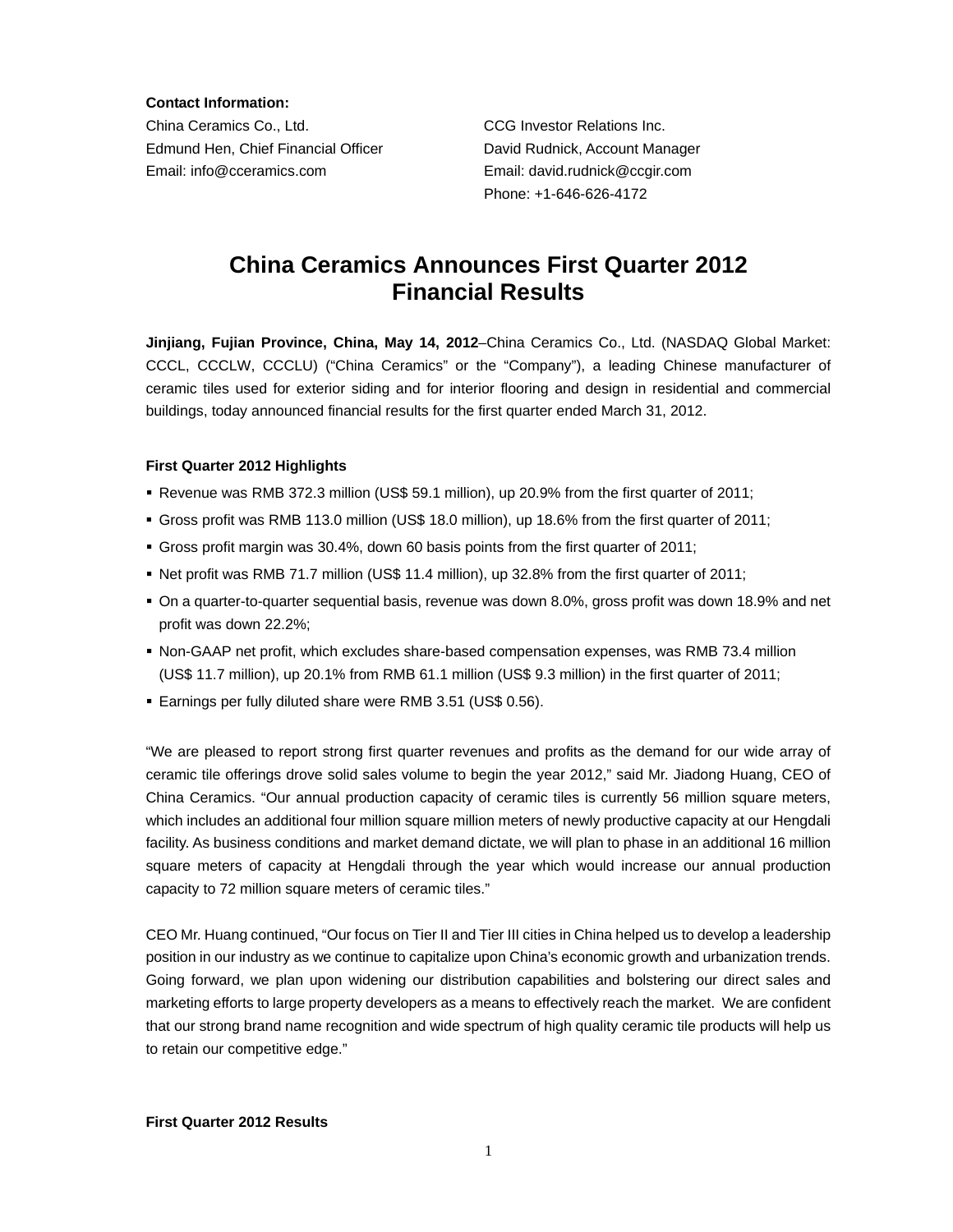**Revenue** for the first quarter ended March 31, 2012 was RMB 372.3 million (US\$ 59.1 million), up 20.9% from RMB 307.9 million (US\$ 46.8 million) from the first quarter ended March 31, 2011. The year-over-year increase in revenue was driven, in part, by a 2.6% increase in the sales volume of ceramic tiles to 11.7 million square meters in the first quarter of 2012 from 11.4 million square meters in the first quarter of 2011. In addition, the average selling price increased in the first quarter of 2012 to RMB 31.8 per square meter compared to RMB 26.9 per square meter in the comparable quarter of 2011 due to a change in the sales mix, with more sales coming from our new higher-priced rustic series of ceramic tiles which is being produced from our new Hengdali facility. The decrease in sales in the first quarter of 2012 as compared to the fourth quarter of 2011 is primarily due to a 5.6% decrease in the sales volume from 12.4 million square meters.

**Gross profit** for the first quarter ended March 31, 2012 was RMB 113.0 million (US\$ 18.0 million), up 18.6% from RMB 95.3 million (US\$ 14.5 million) for the first quarter ended March 31, 2011. The year-over-year increase in gross profit was mostly driven by the change of sales mix, with more sales coming from high margin rustic series of ceramic tiles. Gross profit margin was 30.4% for the first quarter ended March 31, 2012 compared to 31.0% for the same period of 2011. The year-over-year decrease in gross profit margin was driven by increased material cost and labor cost.

**Administrative expenses** for the first quarter ended March 31, 2012 were RMB 9.6 million (US\$ 1.5 million), down 38.5% from RMB 15.6 million (US\$ 2.4 million) in the first quarter of 2011. The year-over-year decrease in administrative expenses was primarily due to a reduction to RMB 1.8 million (US\$ 0.3 million) of non-cash share-based compensation expenses related to the 2010 Incentive Compensation Plan, which is designed to retain directors and senior management. The comparable non-cash share-based expenses were RMB 7.1 million (US\$ 1.1 million) in the same period in 2011. It is expected that additional non-cash share-based compensation expenses of approximately RMB 6.4 million (US\$ 1.0 million) will be incurred from April 2012 to January 2014. Of the amount of administrative expenses for the first quarter ended March 31, 2012, RMB 1.0 million (US\$ 0.2 million) related to provision for inventory. Excluding the non-cash share-based expenses and loss from asset devaluation, the administrative expenses for the first quarter ended March 31, 2012 was flat as compared with the expenses for the same period in 2011.

**Profit before taxation** for the first quarter ended March 31, 2012 was RMB 96.6 million (US\$ 15.4 million), up 29.0% from RMB 74.9 million (US\$ 11.4 million) in the first quarter of 2011. The year-over-year increase in profit before taxation was the result of higher gross profit as well as lower administrative expenses.

**Net profit** for the first quarter ended March 31, 2012 was RMB 71.7 million (US\$ 11.4 million), up 32.8% from RMB 54.0 million (US\$ 8.2 million) in the same period of 2011. The year-over-year increase in net profit was the result of higher gross profit as well as the aforementioned lower administrative expenses.

**Earnings per fully diluted share** were RMB 3.51 (US\$ 0.56) for the first quarter ended March 31, 2012, up 18.6% from RMB 2.96 (US\$ 0.45) over the same period in 2011. Earnings per fully diluted share in the first quarter of 2012 were computed using 20.4 million shares while net earnings per fully diluted share in the first quarter of 2011 were computed using 18.3 million shares.

**Non-GAAP profit before taxation,** which excludes share-based compensation expenses, was RMB 98.4 million (US\$ 15.6 million) in the first quarter ended March 31, 2012, up 20.0% from RMB 82.0 million (US\$ 12.5 million) in 2011.

**Non-GAAP net profit,** which excludes share-based compensation expenses, was RMB 73.4 million (US\$ 11.7 million) in the first quarter ended March 31, 2012, an increase of 20.1% from RMB 61.1 million (US\$ 9.3 million) in the first quarter of 2011.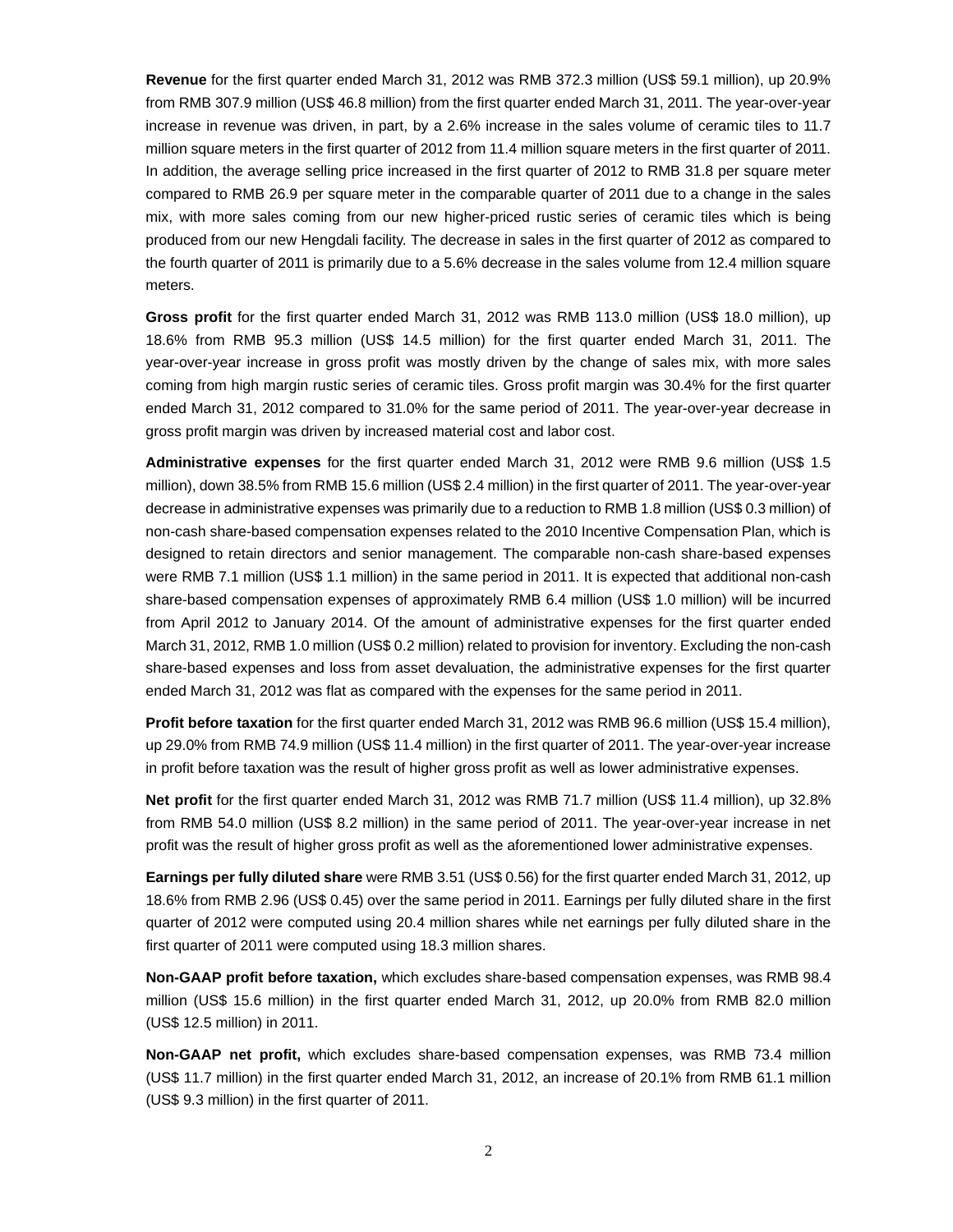**Non-GAAP earnings per fully diluted share,** which excludes share-based compensation expenses, was RMB 3.59 (US\$ 0.57) in the first quarter ended March 31, 2012, up 7.2% from RMB 3.35 (US\$ 0.51) in the same period of 2011.

### **First Quarter 2012 Statements of Selected Financial Position Items**

- Cash and bank balances were RMB 76.1 million (US\$ 12.1 million) as of March 31, 2012, compared with RMB 42.1 million (US\$ 6.7 million) as of December 31, 2011. The increase in cash and bank balances was the result of sustained revenues and no capital expenditures during the quarter ended March 31, 2012.
- Inventory turnover was 109 days as of March 31, 2012 compared with 84 days as of December 31, 2011. The increase in inventory turnover reflects the normal pattern of introducing a new series of temporarily slower moving ceramic tiles into the market for developers to test and adopt while thereafter such new series are produced according to actual customer orders.
- Trade receivables turnover was 110 days as of March 31, 2012 compared with 93 days as of December 31, 2011. The Company's trade receivables include a 17% value-added-tax ("VAT"), whereas reported revenue is net of VAT. Trade receivables turnover excluding VAT amounts was 94 days as of March 31, 2012 compared with 79 days as of December 31, 2011. The average turnover days were within the Company's normal collection period.
- Trade payables turnover was 87 days as of March 31, 2012 compared with 77 days as of December 31, 2011. The average turnover days were within the Company's normal credit period.

#### **Liquidity and Capital Resources**

**Cash flow generated from operating activities** was RMB 73.8 million (US\$ 11.7 million) for the quarter ended March 31, 2012, compared to RMB 15.2 million (US\$ 2.3 million) of cash flow used in operating activities for the same period of 2011. The year-over-year increase of RMB 89.0 million (US\$ 14.0 million) was mainly due to the increase in revenue and the change in the Company's method of settling the sales rebates with its distributors, primarily offset by an increase in inventory and income tax. The Company now issues rebates at the time of sale and settles rebates quarterly. Historically, the Company had issued rebates at the time of collection of its accounts receivable and settled rebates annually. The Company settled annual rebate of year 2010 and adopted new settlement in the first quarter of 2011, which caused an increase in cash flow of approximately RMB 45.0 million (US\$ 6.6 million) in the first quarter of 2012 compared to the same quarter in 2011.

**Cash flow generated from investing activities** in the quarter ended March 31, 2012 was RMB 0.1 million (US\$ 0.02 million) due from interest received, compared to RMB 163.3 million (US\$ 24.8 million) of cash flow used in investing activities in the same period of 2011, which was primarily due to the acquisition of property, plant and equipment.

**Cash flow used in financing activities** was RMB 40.0 million (US\$ 6.4 million) due to the repayment of bank borrowings for the quarter ended March 31, 2012, as compared to nil for the same period of 2011.

### **Plant Expansion and Capital Expenditures Update**

The Hengda facility has an annual production capacity of 42 million square meters of ceramic tiles. The facility was enhanced in 2011 to replace manufacturing production line equipment. The Company does not expect to add any additional production capacity to the Hengda facility and anticipates that the capital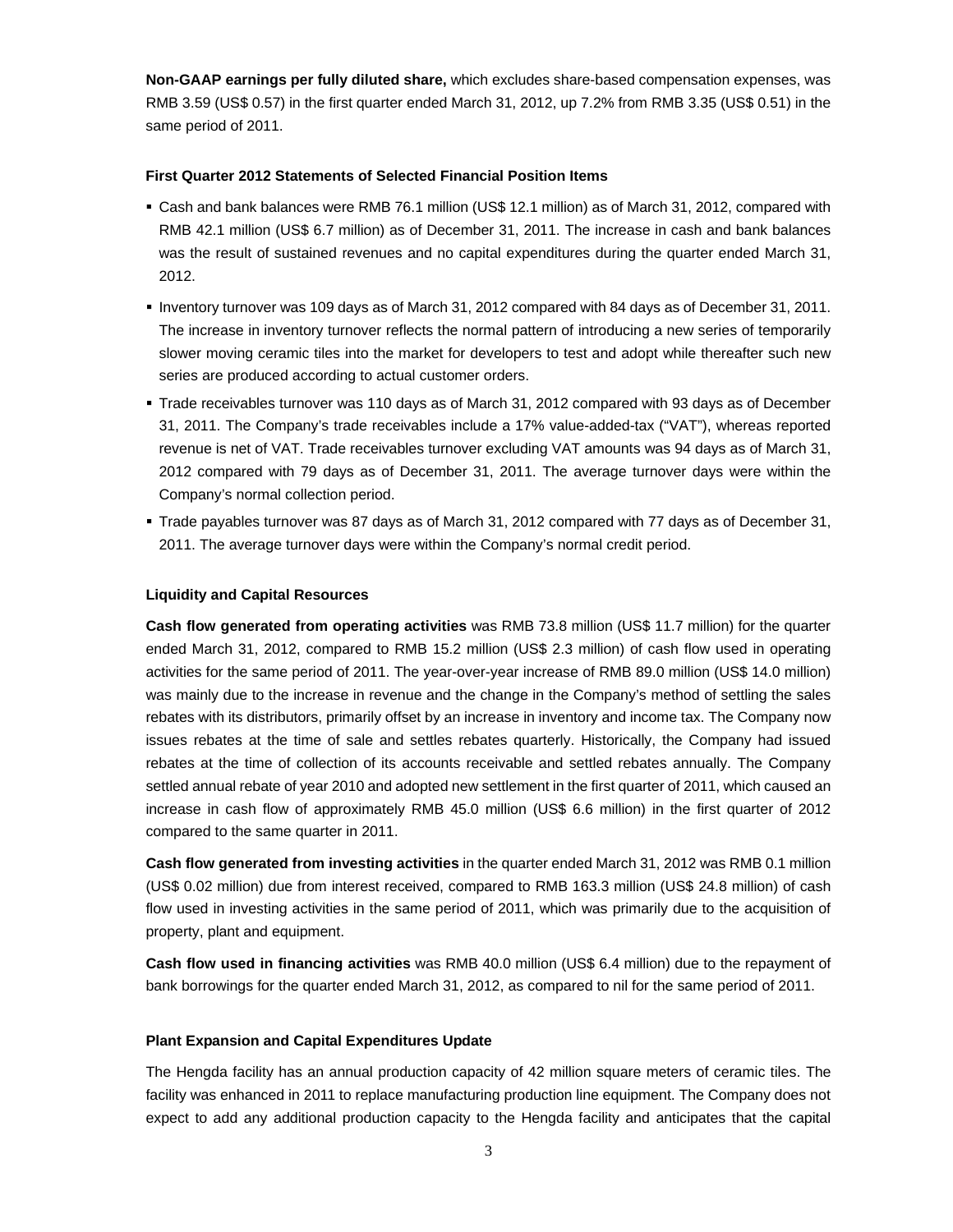expenditures related to the facility in 2012 will be minimal.

The Company is currently expanding the production capacity of the Hengdali facility from its current 14 million square meters per year of ceramic tiles to 30 million square meters per year of ceramic tiles, which is expected to be completed later of 2012. Four million square meters of annual capacity were added in the fourth quarter of 2011 that had been planned for 2012 and is now fully operational and producing ceramic tiles for sale. The Company plans on bringing online additional capacity at Hengdali as determined by market demand. The Company expects that the power supply from the local power supply authority will enable ramp-up of any new capacity by the end of the second quarter of 2012.

After the completion of Phase II at Hengdali, together with the current capacity of the Hengda facility, China Ceramics would have a total annual production capacity of approximately 72 million square meters of ceramic tiles in 2012. The Company anticipates that a further capacity expansion of Phase III at Hengdali would provide an additional 14 million square meters of ceramic tiles in 2013.

The Company's expected capital expenditures for 2012 will be about US\$38 million, the majority of which will be associated with the Phase II expansion of the Hengdali facility. This amount is subject to change as Management regularly reviews the levels of capital expenditures throughout the year and may adjust its capital expenditures subject to market conditions. The Company's capital expenditures were nil in the first quarter of 2012 and Management currently estimates that the vast majority of capital expenditures will occur in the second half of the year pending its review of the business outlook at that time.

The Company believes that its current cash balances, combined with its expected future cash flow from operations and its borrowing capacity, will be sufficient to meet the remaining capital expenditure requirements of the production capacity expansion associated with the Hengdali facility.

### **Business Outlook**

China Ceramics has experienced strong year-to-year sales comparisons over the last two years due to its strong brand name, operating effectiveness and the successful execution of its capacity expansion plan. The Company's production capacity increased to 56 million square meters in 2011 from 38 million square meters in December of 2010. In 2012, the Company deems it possible that it will increase its annual capacity from its current 56 million square meters to a total of 72 million square meters of production capacity depending on the business outlook and as determined by market demand. We note that the Company's year-to-year comparisons going forward may be somewhat less than that experienced in past periods due to the Company's previously more rapid capacity expansion. However, though there is likely to be fluctuations from time to time, the Company expects to maintain strong gross margins as its customers are continuing to transition from lower margin ceramic tile products to higher margin, more advanced and better performing ceramic tiles.

While capacity has increased significantly, the utilization of capacity for the Company's facilities is currently 95.7%, which signifies continued healthy customer demand. In addition to plant capacity, the pricing of the Company's products is the other key factor in assessing revenues. The Company's average selling prices of its products has risen over time, though the effects of seasonality have resulted in somewhat flatter sequential quarter-to-quarter results.

The Company's backlog of orders for delivery in the second quarter of 2012 is approximately RMB 440.6 million (US\$ 70.0 million), representing a year-over-year growth rate of 18.3% compared to the second quarter of 2011. This year-over-year growth rate is lower than that of previous quarters, reflective of the impact of somewhat slower customer demand. The Company estimates that its sales volume of ceramic tiles in the second quarter of 2012 will be approximately 12.9 million square meters.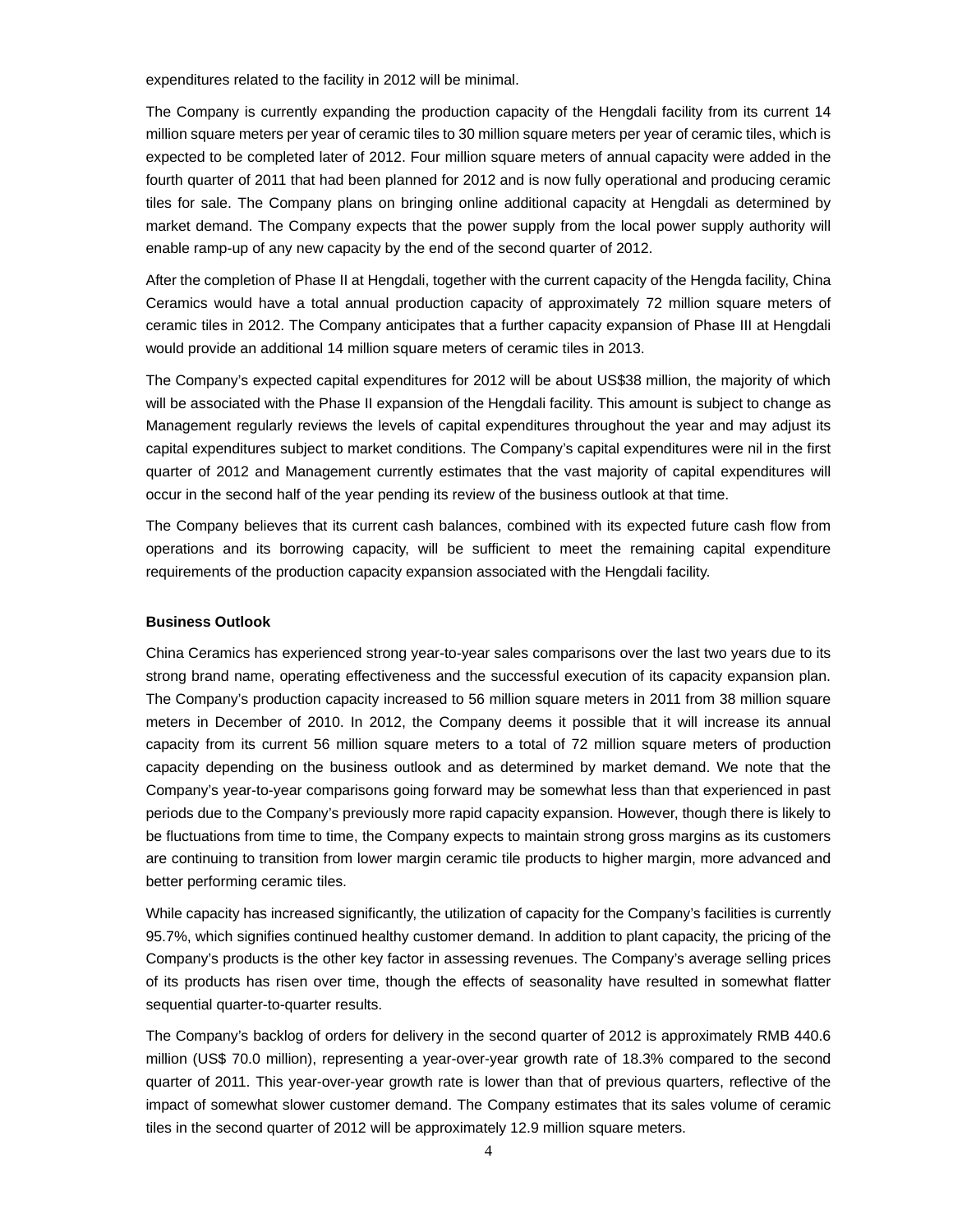The sales volume in the first quarter of 2012 represents a slight decrease from that of the fourth quarter of 2011 and is attributable to the seasonality of the Company's business and is consistent with the trend of past years.

China Ceramics' new production capacity enables the Company to more efficiently produce medium to high-end ceramic tile products implement tight operations management so as to offer an optimal product mix for sale to its end-users. The Company continues to effectively capitalize upon its research and development efforts and have introduced large-sized tiles into the market that have experienced excellent market receptivity and have high margin profit potential.

The Company continues to monitor the macroeconomic environment in China in terms of general business activity and domestic infrastructure investment such as that occurring in the real estate sector. As indicated, the Company will expand its production capacity further subject to market conditions. The Company continues to focus on Tier II and Tier III cities and is intent upon both strengthening its distribution network and engaging in more active direct sales with large developers. The Company believes that its new Hengdali production facility in Gaoan will better position it to expand into new markets and reach additional end use customers abetted by the reduction in delivery transportation and logistical costs.

### **2012 Recognition and Award**

On March 13, 2012, the Company was certified by Fujian Municipal as one of the Top 100 2012-2013 Leading Enterprises.

### **Conference Call Information**

The Company will host a conference call at 8:00 am ET on Monday, May 14, 2012. Listeners may access the call by dialing +1 (866) 395-5819 five to ten minutes prior to the scheduled conference call time. International callers should dial +1 (706) 643-6986. The conference participant pass code is 78152965. A replay of the conference call will be available for 14 days starting from 11:00 pm ET on May 14, 2012. To access the replay, dial +1 (855) 859-2056. International callers should dial +1 (404) 537-3406. The pass code is 78152965 for the replay.

#### **Annual Shareholders Meeting**

The Board of Directors has authorized the Annual Shareholders Meeting (ASM) to be held on May 16, 2012, at the offices of Loeb & Loeb, 345 Park Avenue, NY, NY 10154, commencing at 9:15am, EDT. The Record Date for determining shareholders who will be able to vote at the ASM is April 6, 2012.

### **About China Ceramics Co., Ltd**

China Ceramics Co., Ltd. is a leading manufacturer of ceramic tiles in China. The Company's ceramic tiles are used for exterior siding, interior flooring, and design in residential and commercial buildings. China Ceramics' products, sold under the "Hengda" or "HD", "Hengdeli" or "HDL", the "TOERTO" and "WULIQIAO" brands, and the "Pottery Capital of Tang Dynasty" brands, are available in over 2,000 style, color and size combinations and are distributed through a network of exclusive distributors as well as directly to large property developers. For more information, please visit http://www.cceramics.com.

### **Currency Convenience Translation**

The Company's financial information is stated in Renminbi ("RMB"). The translation of RMB amounts into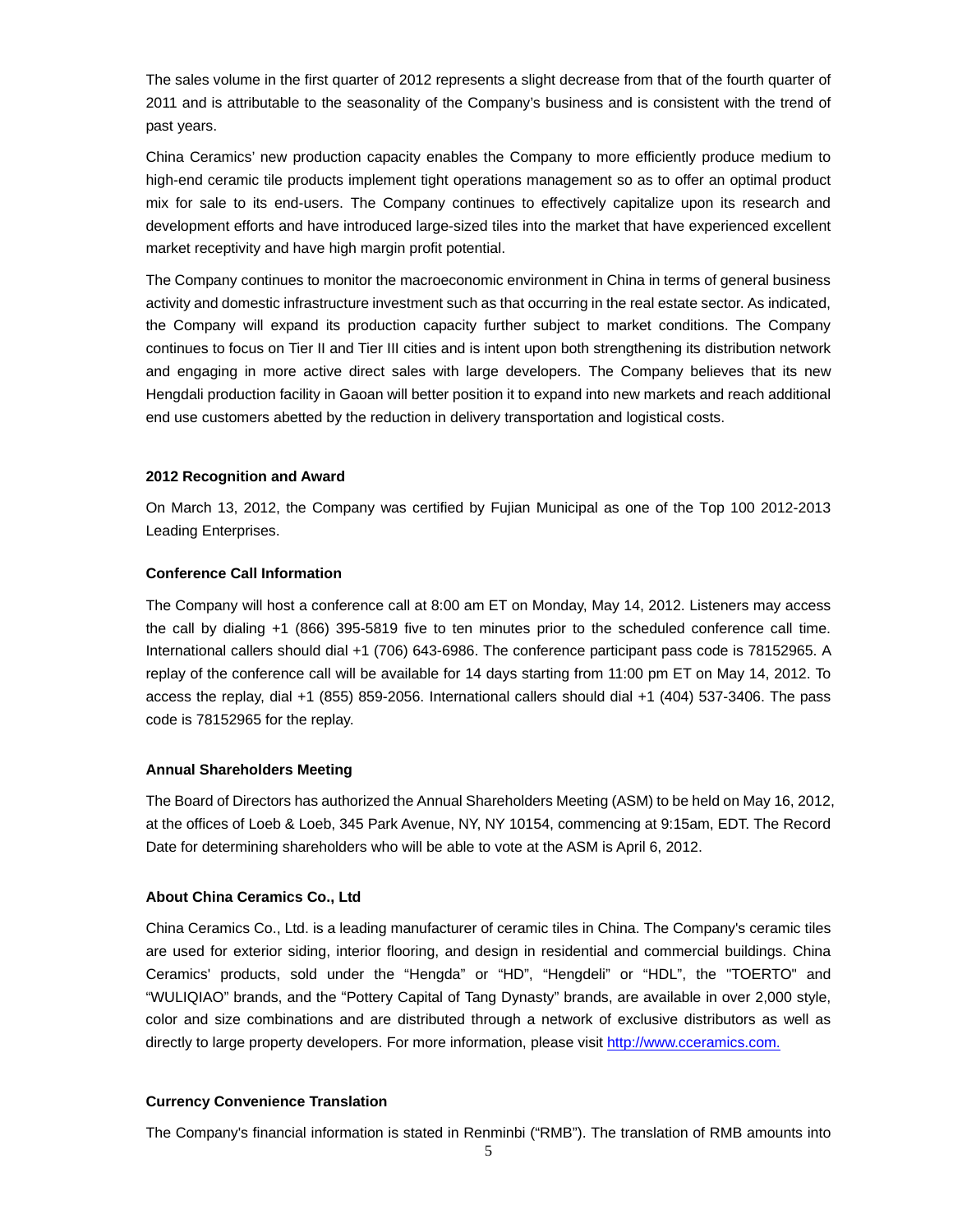United States dollars in the earning release is included solely for the convenience of readers. For statements of financial position data, translation of RMB into U.S. dollars has been made using historic spot exchange rates published by www.federalreserve.gov. For statements of comprehensive income data and statements of cash flows data, translation of RMB into U.S. dollars has been made using the average of historical daily exchange rates. Such translations should not be construed as representations that RMB amounts could be converted into U.S. dollars at that rate or any other rate, or to be the amounts that would have been reported under IFRS.

### *Safe Harbor Statement*

*Certain of the statements made in this press release are "forward-looking statements" within the meaning and protections of Section 27A of the Securities Act of 1933, as amended, and Section 21E of the Securities Exchange Act of 1934, as amended. Forward-looking statements include statements with respect to our beliefs, plans, objectives, goals, expectations, anticipations, assumptions, estimates, intentions, and future performance, and involve known and unknown risks, uncertainties and other factors, which may be beyond our control, and which may cause the actual results, performance, capital, ownership or achievements of the Company to be materially different from future results, performance or achievements expressed or implied by such forward-looking statements. All statements other than statements of historical fact are statements that could be forward-looking statements. You can identify these forward-looking statements through our use of words such as "may," "will," "anticipate," "assume," "should," "indicate," "would," "believe," "contemplate," "expect," "estimate," "continue," "plan," "point to," "project," "could," "intend," "target" and other similar words and expressions of the future.* 

*All written or oral forward-looking statements attributable to us are expressly qualified in their entirety by this cautionary notice, including, without limitation, those risks and uncertainties described in our annual report on Form 20-F for the year ended December 31, 2011 and otherwise in our SEC reports and filings, including the final prospectus for our offering. Such reports are available upon request from the Company, or from the Securities and Exchange Commission, including through the SEC's Internet website at http://www.sec.gov.*  We have no obligation and do not undertake to update, revise or correct any of the forward-looking *statements after the date hereof, or after the respective dates on which any such statements otherwise are made.* 

### **FINANCIAL TABLES FOLLOW**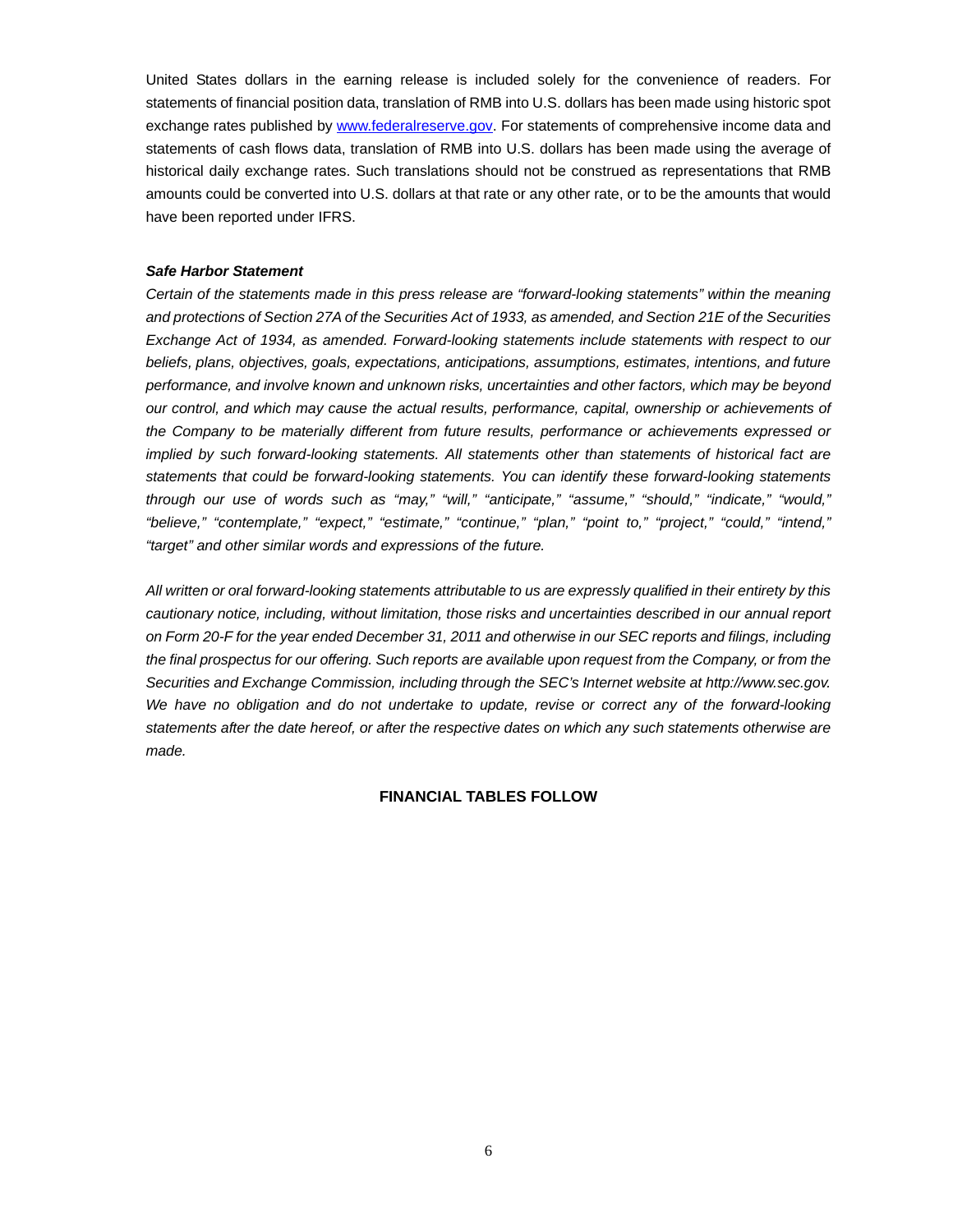# **CHINA CERAMICS CO., LTD. AND ITS SUBSIDIARIES CONDENSED CONSOLIDATED STATEMENTS OF FINANCIAL POSITION**

## **(RMB in thousands)**

|                                        | As at<br>March 31, 2012 | As at<br>December 31, 2011 |
|----------------------------------------|-------------------------|----------------------------|
|                                        | (Unaudited)             |                            |
| <b>ASSETS AND LIABILITIES</b>          |                         |                            |
| <b>Non-current assets</b>              |                         |                            |
| Property, plant and equipment          | 826,982                 | 843,429                    |
| Land use rights                        | 31,100                  | 31,267                     |
| Goodwill                               | 3,735                   | 3,735                      |
|                                        | 861,817                 | 878,431                    |
| <b>Current assets</b>                  |                         |                            |
| Inventories                            | 333,610                 | 291,781                    |
| Trade receivables                      | 438,677                 | 473,209                    |
| Prepayments and other receivables      | 19,559                  | 26,377                     |
| Cash and bank balances                 | 76,091                  | 42,149                     |
|                                        | 867,937                 | 833,516                    |
| <b>Current liabilities</b>             |                         |                            |
| Trade payables                         | 246,509                 | 252,682                    |
| Accrued liabilities and other payables | 47,275                  | 44,349                     |
| Interest-bearing bank borrowings       | 85,000                  | 125,000                    |
| Income tax payable                     | 22,724                  | 35,090                     |
|                                        | 401,508                 | 457,121                    |
| <b>Non-current liabilities</b>         |                         |                            |
| Long term borrowings                   | 60,000                  | 60,000                     |
| Deferred tax liabilities               | 1,078                   | 1,087                      |
|                                        | 61,078                  | 61,087                     |
| <b>Net current assets</b>              | 466,429                 | 376,395                    |
| <b>Net assets</b>                      | 1,267,168               | 1,193,739                  |
| <b>EQUITY</b>                          |                         |                            |
| Total shareholders' equity             | 1,267,168               | 1,193,739                  |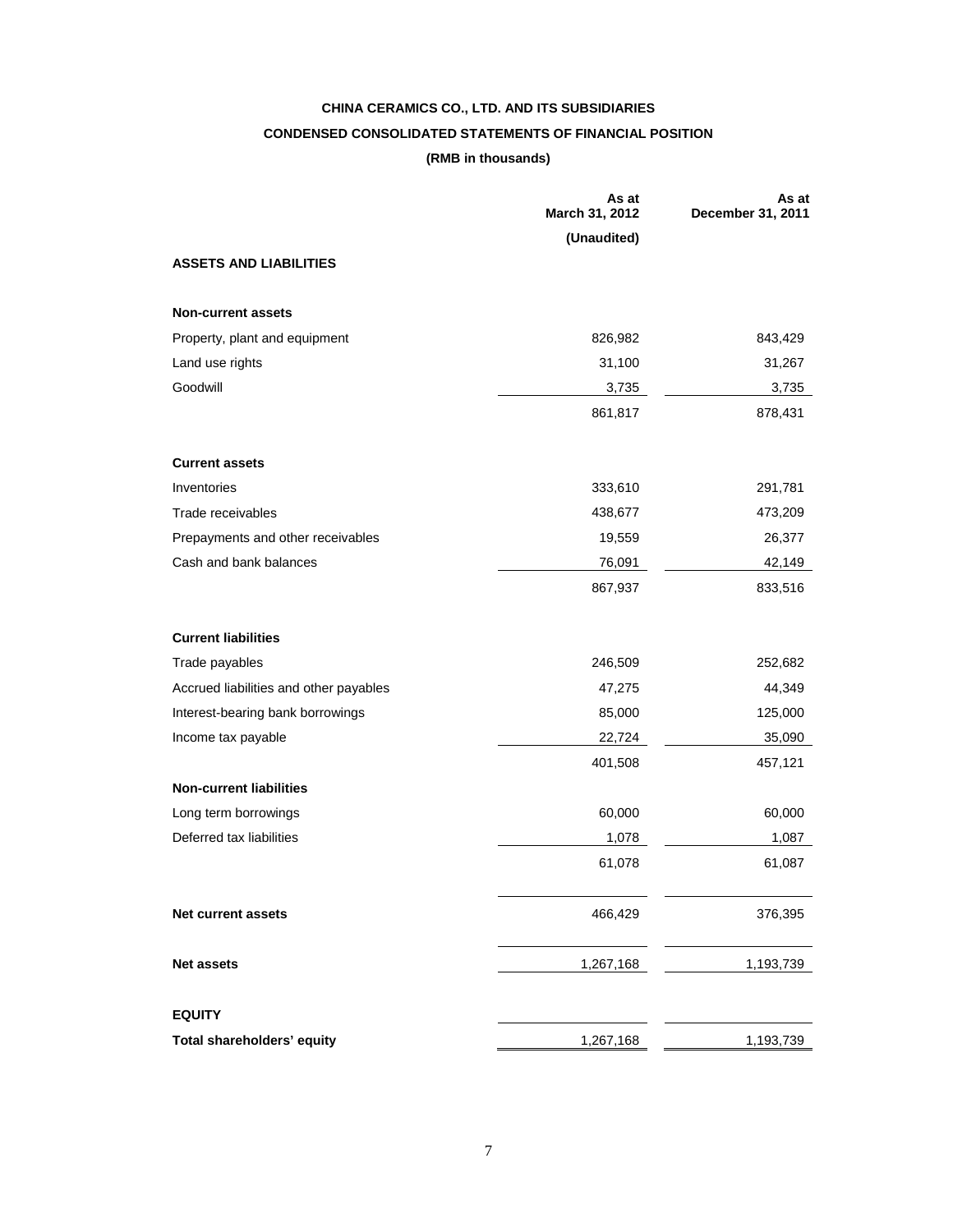# **CHINA CERAMICS CO., LTD. AND ITS SUBSIDIARIES UNAUDITED CONDENSED CONSOLIDATED STATEMENT OF COMPREHENSIVE INCOME**

### **(RMB in thousands, except EPS and share data)**

|                                                 |              | Three months ended |            |  |  |
|-------------------------------------------------|--------------|--------------------|------------|--|--|
|                                                 | <b>March</b> | <b>December</b>    |            |  |  |
|                                                 | 31           | 31                 | 31         |  |  |
|                                                 | 2012         | 2011               | 2011       |  |  |
|                                                 |              |                    |            |  |  |
| Revenue                                         | 372,288      | 404,452            | 307,865    |  |  |
| <b>Cost of Sales</b>                            | (259,280)    | (265,102)          | (212,554)  |  |  |
| Gross profit                                    | 113,008      | 139,350            | 95,311     |  |  |
| Selling and distribution expenses               | (2,962)      | (3,093)            | (2,534)    |  |  |
| Administrative expenses                         | (9,593)      | (12, 199)          | (15,620)   |  |  |
| Finance costs                                   | (3,570)      | (3,771)            | (1, 873)   |  |  |
| Other income/(expenses)                         | (246)        | 5,148              | (416)      |  |  |
| Profit before taxation                          | 96,637       | 125,435            | 74,868     |  |  |
| Income tax expense                              | (24,966)     | (33, 265)          | (20, 857)  |  |  |
| Net Profit for the period                       | 71,671       | 92,170             | 54,011     |  |  |
| Attributable to:<br>Shareholders of the Company |              |                    |            |  |  |
| EPS-Basic                                       | 3.51         | 4.51               | 2.96       |  |  |
| <b>EPS-Diluted</b>                              | 3.51         | 4.51               | 2.96       |  |  |
| Shares used in calculating basic EPS            |              |                    |            |  |  |
| <b>Basic</b>                                    | 20,430,838   | 20,430,838         | 18,254,002 |  |  |
| Diluted                                         | 20,430,838   | 20,430,838         | 18,254,002 |  |  |

# **CHINA CERAMICS CO., LTD. AND ITS SUBSIDIARIES**

## **SALES VOLUME AND AVERAGE SELLING PRICE**

|                                             | Three months ended |                 |            |  |
|---------------------------------------------|--------------------|-----------------|------------|--|
|                                             | March              | <b>December</b> | March      |  |
|                                             | 31                 | 31              | 31         |  |
|                                             | 2012               | 2011            | 2011       |  |
|                                             |                    |                 |            |  |
| Sales volume (square meters)                | 11,719,104         | 12,355,462      | 11,429,245 |  |
| Average Selling Price (in RMB/square meter) | 31.8               | 32.7            | 26.9       |  |
| Average Selling Price (in USD/square meter) | 5.0                | 5.2             | 4.1        |  |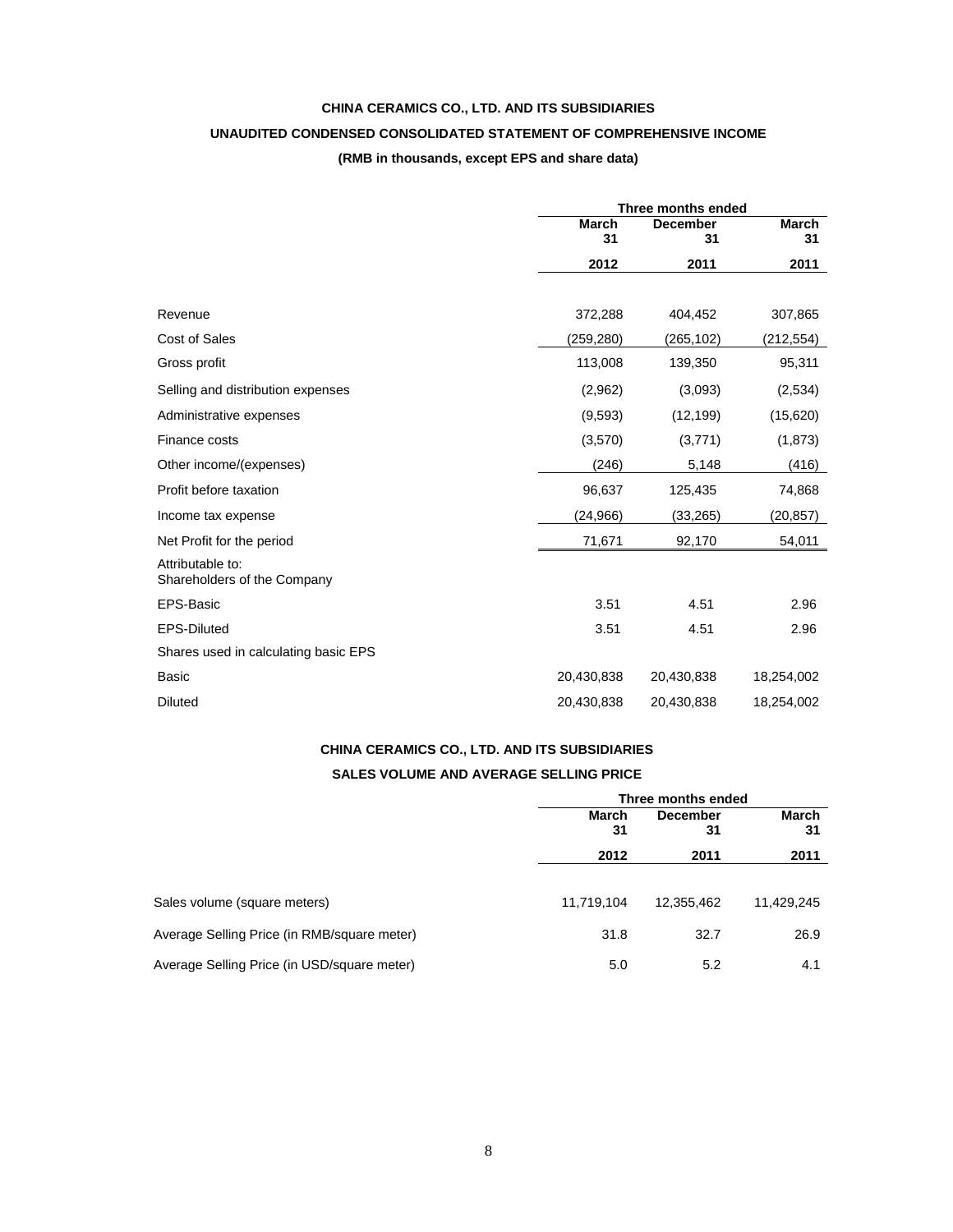# **CHINA CERAMICS CO., LTD. AND ITS SUBSIDIARIES UNAUDITED CONDENSED CONSOLIDATED STATEMENTS OF CASH FLOWS**

**(RMB in thousands)** 

|                                                               | Three months ended |                 |            |
|---------------------------------------------------------------|--------------------|-----------------|------------|
|                                                               | March              | <b>December</b> | March      |
|                                                               | 31                 | 31              | 31         |
|                                                               | 2012               | 2011            | 2011       |
| Cash flows from operating activities                          |                    |                 |            |
| Profit before taxation                                        | 96,637             | 125,435         | 74,868     |
| Adjustments for                                               |                    |                 |            |
| Amortization of land use rights                               | 167                | 167             | 167        |
| Depreciation of property, plant and equipment                 | 16,448             | 15,022          | 8,818      |
| Loss on disposal of property, plant and equipment             |                    |                 | 103        |
| Share-based compensation                                      | 1,761              | 5,376           | 7,111      |
| Finance costs                                                 | 3,570              | 3,771           | 1,873      |
| Interest income                                               | (103)              | (63)            | (222)      |
| Operating profit before working capital changes               | 118,480            | 149,708         | 92,718     |
| Increase in inventories                                       | (41, 829)          | (35, 304)       | (36, 625)  |
| (Increase)/decrease in trade receivables                      | 34,532             | 2,904           | (57, 733)  |
| (Increase)/decrease in other receivables and prepayments      | 6,818              | (10, 943)       | (8,774)    |
| Increase/(decrease) in trade payables                         | (6, 173)           | (6,957)         | 27,999     |
| Increase/(decrease) in accrued liabilities and other payables | 2,940              | (2,041)         | (6,016)    |
| Cash generated from operations                                | 114,768            | 97,367          | 11,569     |
| Interest paid                                                 | (3,586)            | (3,771)         | (1,873)    |
| Income tax paid                                               | (37, 340)          | (26, 258)       | (24, 902)  |
| Net cash generated from/(used in) operating activities        | 73,842             | 67,338          | (15,206)   |
| Cash flows from investing activities                          |                    |                 |            |
| Proceed from disposal of property, plant and equipment        |                    |                 | 708        |
| Acquisition of property, plant and equipment                  |                    | (63, 760)       | (164, 241) |
| Interest received                                             | 103                | 63              | 222        |
| Net cash generated from/(used in) investing activities        | 103                | (63, 697)       | (163, 311) |
|                                                               |                    |                 |            |
| Cash flows from financing activities                          |                    |                 |            |
| Bank borrowings obtained                                      |                    | 33,000          |            |
| Repayment of short-term loans                                 | (40,000)           | (43,000)        |            |
| Net cash used in financing activities                         | (40,000)           | (10,000)        |            |
| Net increase/(decrease) in cash and cash equivalents          | 33,945             | (6, 359)        | (178, 517) |
| Cash and cash equivalents, beginning of period                | 42,149             | 48,545          | 263,495    |
| Effect of foreign exchange rate differences                   | (3)                | (37)            | (55)       |
| Cash and cash equivalents, end of period                      | 76.091             | 42.149          | 84.923     |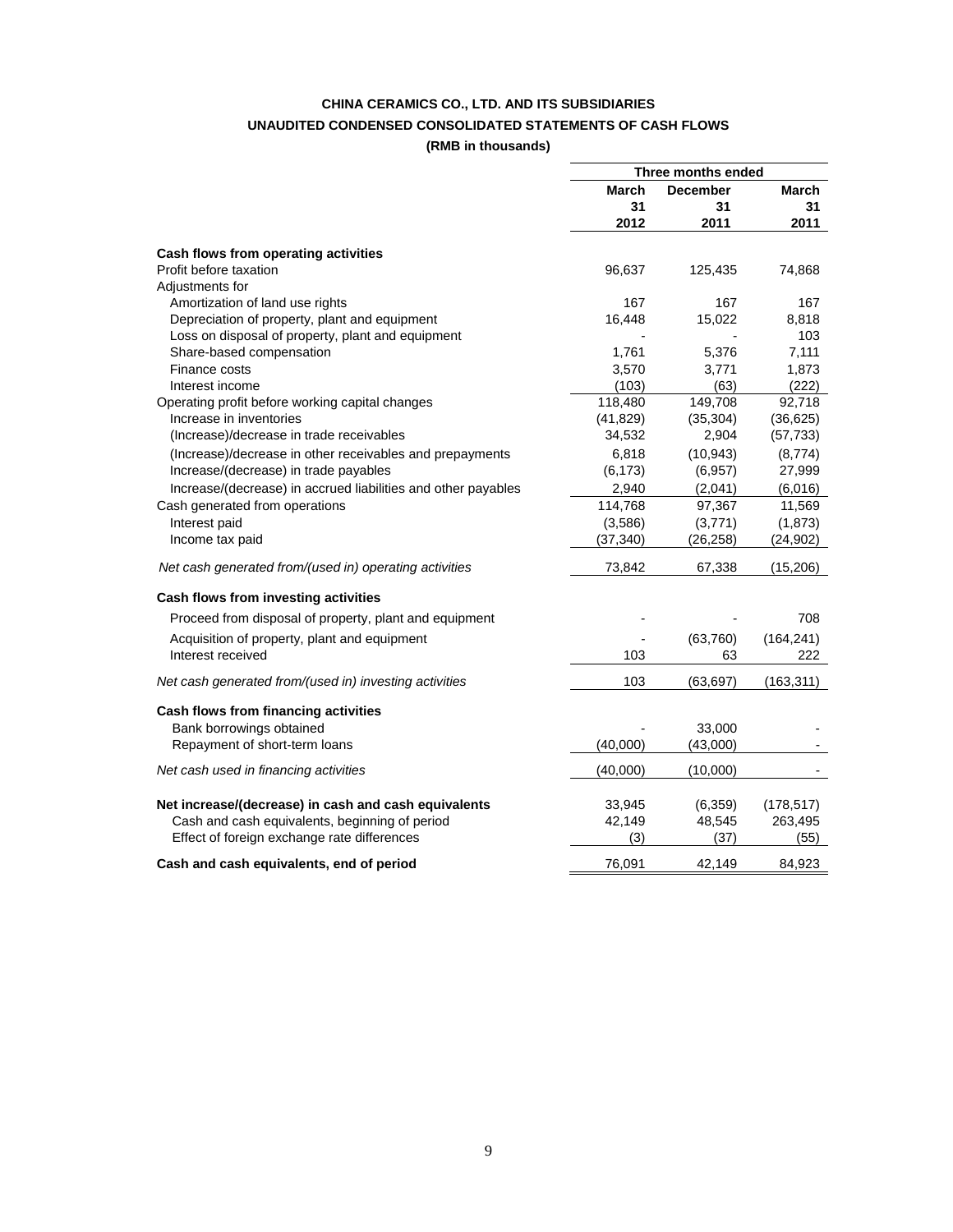## **CHINA CERAMICS CO., LTD. AND ITS SUBSIDIARIES UNAUDITED CONDENSED CONSOLIDATED STATEMEMTS OF FINANCIAL POSITION (U.S Dollar in thousands)**

|                                        | As at<br>March 31, 2012 | As at<br>December 31, 2011 |
|----------------------------------------|-------------------------|----------------------------|
| <b>ASSETS AND LIABILITIES</b>          |                         |                            |
| <b>Non-current assets</b>              |                         |                            |
| Property, plant and equipment          | 131,319                 | 134,007                    |
| Land use rights                        | 4,938                   | 4,968                      |
| Goodwill                               | 593                     | 593                        |
|                                        | 136,850                 | 139,568                    |
| <b>Current assets</b>                  |                         |                            |
| Inventories                            | 52,975                  | 46,359                     |
| Trade receivables                      | 69,659                  | 75,185                     |
| Prepayments and other receivables      | 3,106                   | 4,191                      |
| Cash and bank balances                 | 12,083                  | 6,697                      |
|                                        | 137,823                 | 132,432                    |
| <b>Current liabilities</b>             |                         |                            |
| Trade payables                         | 39,144                  | 40,147                     |
| Accrued liabilities and other payables | 7,507                   | 7,047                      |
| Interest-bearing bank borrowings       | 13,497                  | 19,860                     |
| Income tax payable                     | 3,608                   | 5,575                      |
|                                        | 63,756                  | 72,629                     |
| <b>Non-current liabilities</b>         |                         |                            |
| Long term borrowings                   | 9,528                   | 9,533                      |
| Deferred tax liabilities               | 171                     | 173                        |
|                                        | 9,699                   | 9,706                      |
| <b>Net current assets</b>              | 74,067                  | 59,803                     |
| <b>Net assets</b>                      | 201,218                 | 189,665                    |
| <b>EQUITY</b>                          |                         |                            |
| Total shareholders' equity             | 201,218                 | 189,665                    |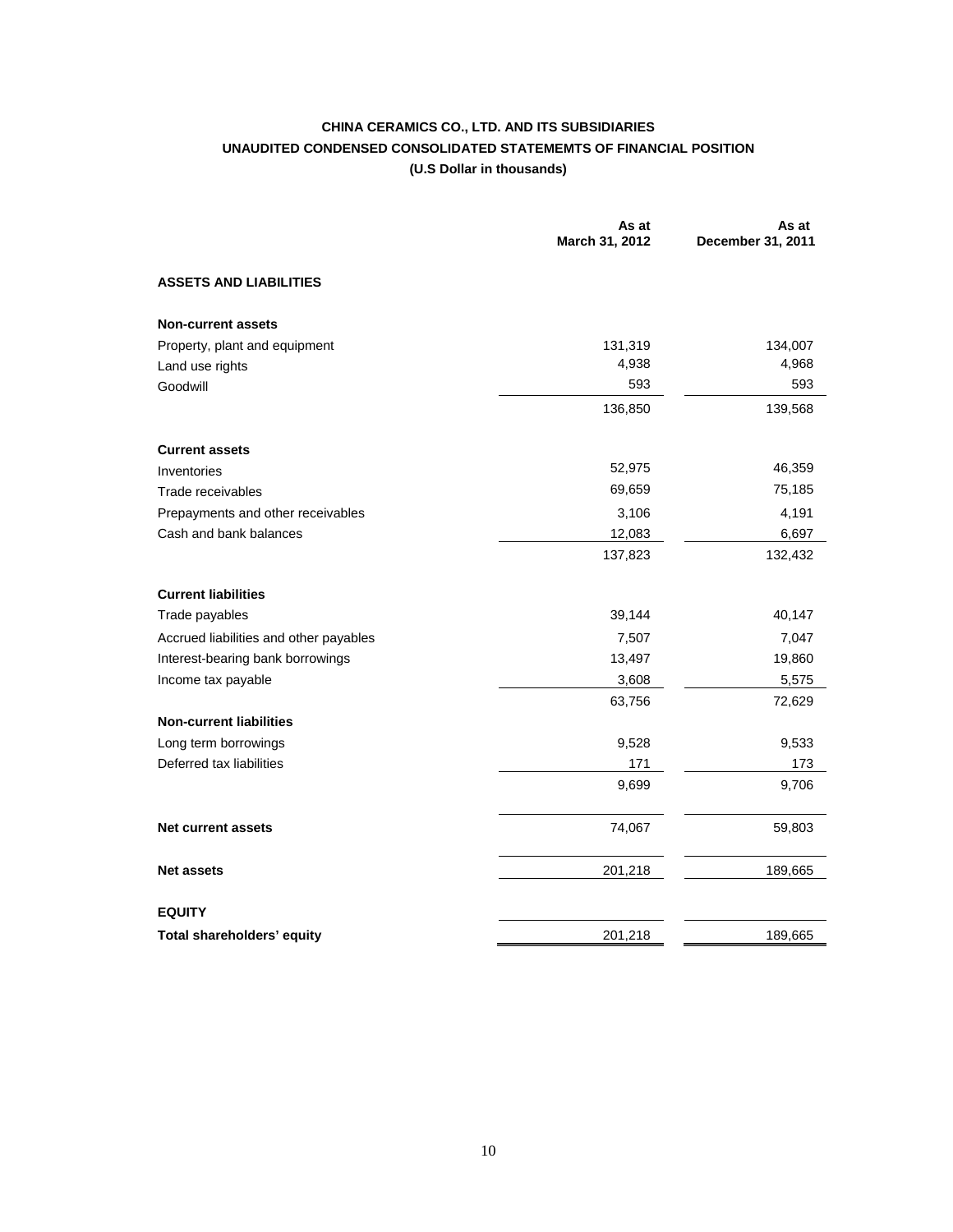# **CHINA CERAMICS CO., LTD. AND ITS SUBSIDIARIES UNAUDITED CONDENSED CONSOLIDATED STATEMENT OF COMPREHENSIVE INCOME**

### **(U.S Dollar in thousands, except EPS and share data)**

|                                                 | Three months ended |                 |            |  |
|-------------------------------------------------|--------------------|-----------------|------------|--|
|                                                 | <b>March</b>       | <b>December</b> |            |  |
|                                                 | 31                 | 31              | 31         |  |
|                                                 | 2012               | 2011            | 2011       |  |
|                                                 |                    |                 |            |  |
| Revenue                                         | 59,134             | 63,828          | 46,830     |  |
| Cost of Sales                                   | (41, 184)          | (41, 884)       | (32, 332)  |  |
| Gross profit                                    | 17,950             | 21,944          | 14,498     |  |
| Selling and distribution expenses               | (470)              | (488)           | (385)      |  |
| Administrative expenses                         | (1,523)            | (1,926)         | (2,376)    |  |
| Finance costs                                   | (567)              | (593)           | (285)      |  |
| Other income/(expenses)                         | (39)               | 796             | (63)       |  |
| Profit before taxation                          | 15,351             | 19,733          | 11,389     |  |
| Income tax expense                              | (3,966)            | (5,233)         | (3, 173)   |  |
| Net Profit for the period                       | 11,385             | 14,500          | 8,216      |  |
| Attributable to:<br>Shareholders of the Company |                    |                 |            |  |
| EPS-Basic                                       | 0.56               | 0.71            | 0.45       |  |
| <b>EPS-Diluted</b>                              | 0.56               | 0.71            | 0.45       |  |
| Shares used in calculating basic EPS            |                    |                 |            |  |
| <b>Basic</b>                                    | 20,430,838         | 20,430,838      | 18,254,002 |  |
| <b>Diluted</b>                                  | 20,430,838         | 20,430,838      | 18,254,002 |  |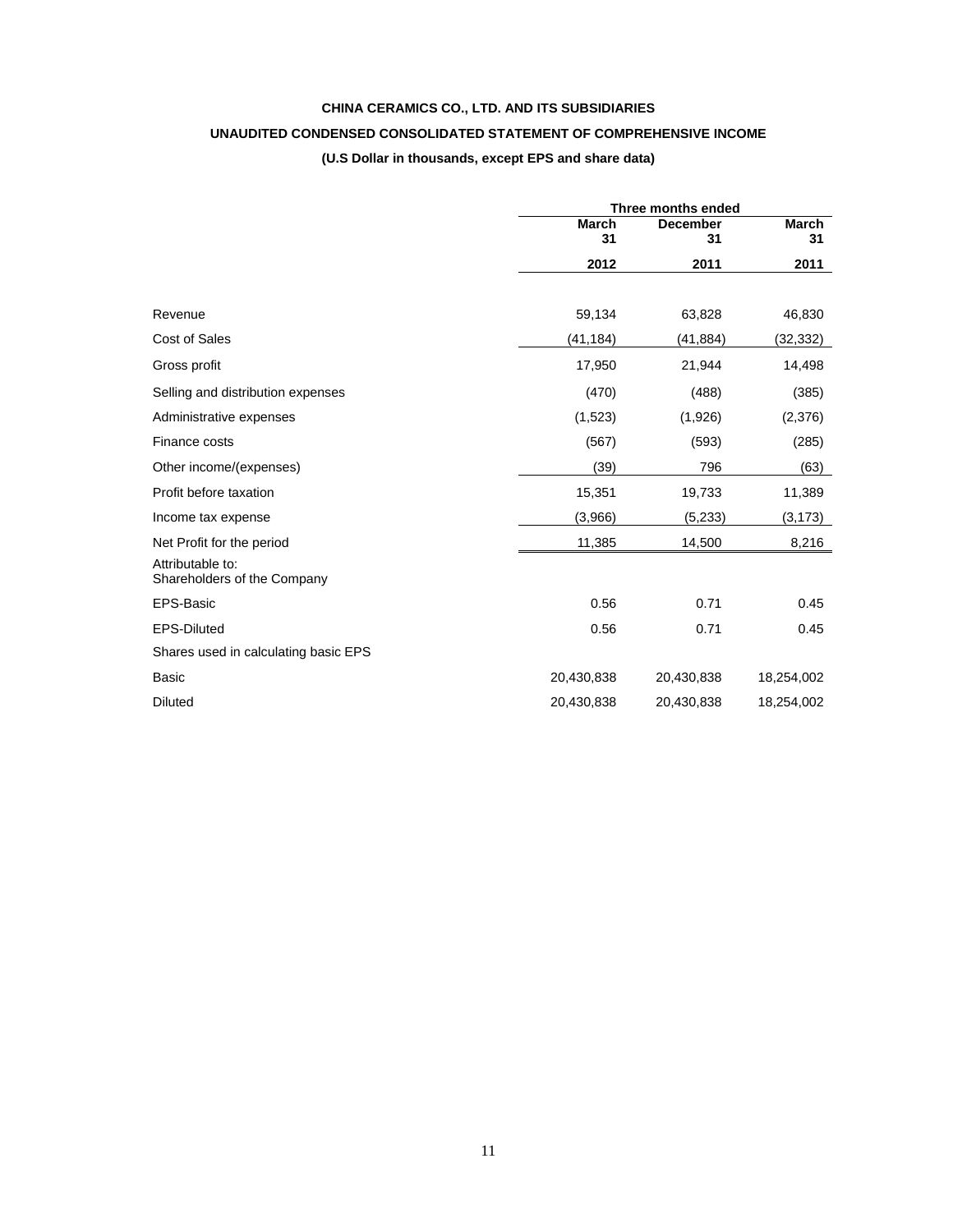# **CHINA CERAMICS CO., LTD. AND ITS SUBSIDIARIES UNAUDITED CONDENSED CONSOLIDATED STATEMENTS OF CASH FLOWS**

**(U.S Dollar in thousands)** 

|                                                               |          | Three months ended |           |
|---------------------------------------------------------------|----------|--------------------|-----------|
|                                                               | March    | <b>December</b>    | March     |
|                                                               | 31       | 31                 | 31        |
|                                                               | 2012     | 2011               | 2011      |
| Cash flows from operating activities                          |          |                    |           |
| Profit before taxation                                        | 15,351   | 19,733             | 11,389    |
| Adjustments for                                               |          |                    |           |
| Amortization of land use rights                               | 27       | 27                 | 25        |
| Depreciation of property, plant and equipment                 | 2,613    | 2,364              | 1,341     |
| Lose on disposal of property, plant and equipment             |          |                    | 16        |
| Share-based compensation                                      | 280      | 846                | 1,082     |
| Finance costs                                                 | 567      | 593                | 285       |
| Interest income                                               | (16)     | (11)               | (34)      |
| Operating profit before working capital Changes               | 18,822   | 23,552             | 14,104    |
| Decrease in inventories                                       | (6, 644) | (5, 555)           | (5,571)   |
| (Increase)/decrease in trade receivables                      | 5,485    | 257                | (8, 782)  |
| (Increase)/decrease in other receivables and prepayments      | 1,083    | (1,704)            | (1, 335)  |
| Increase/(decrease) in trade payables                         | (981)    | (997)              | 4,259     |
| Increase/(decrease) in accrued liabilities and other payables | 467      | (316)              | (915)     |
| Cash generated from operations                                | 18,232   | 15,237             | 1,760     |
| Interest paid                                                 | (570)    | (593)              | (285)     |
| Income tax paid                                               | (5,931)  | (4, 140)           | (3,788)   |
| Net cash generated from/(used in) operating activities        | 11,731   | 10,504             | (2, 313)  |
| Cash flows from investing activities                          |          |                    |           |
| Proceed from disposal of property, plant and equipment        |          |                    | 108       |
| Acquisition of property, plant and Equipment                  |          | (10, 269)          | (24, 983) |
| Interest received                                             | 16       | 11                 | 34        |
|                                                               |          |                    |           |
| Net cash generated from/(used in) investing activities        | 16       | (10, 258)          | (24, 841) |
| Cash flows from financing activities                          |          |                    |           |
| Bank borrowings obtained                                      |          | 5,259              |           |
| Repayment of short-term loans                                 | (6, 354) | (6, 713)           |           |
| Net cash used in financing activities                         | (6, 354) | (1,454)            |           |
| Net increase/(decrease) in cash and cash equivalents          | 5,393    | (1,208)            | (27, 154) |
| Cash and cash equivalents, beginning of period                | 6,697    | 7,611              | 39,923    |
| Effect of foreign exchange rate differences                   | (7)      | 294                | 200       |
|                                                               |          |                    |           |
| Cash and cash equivalents, end of period                      | 12,083   | 6,697              | 12.969    |